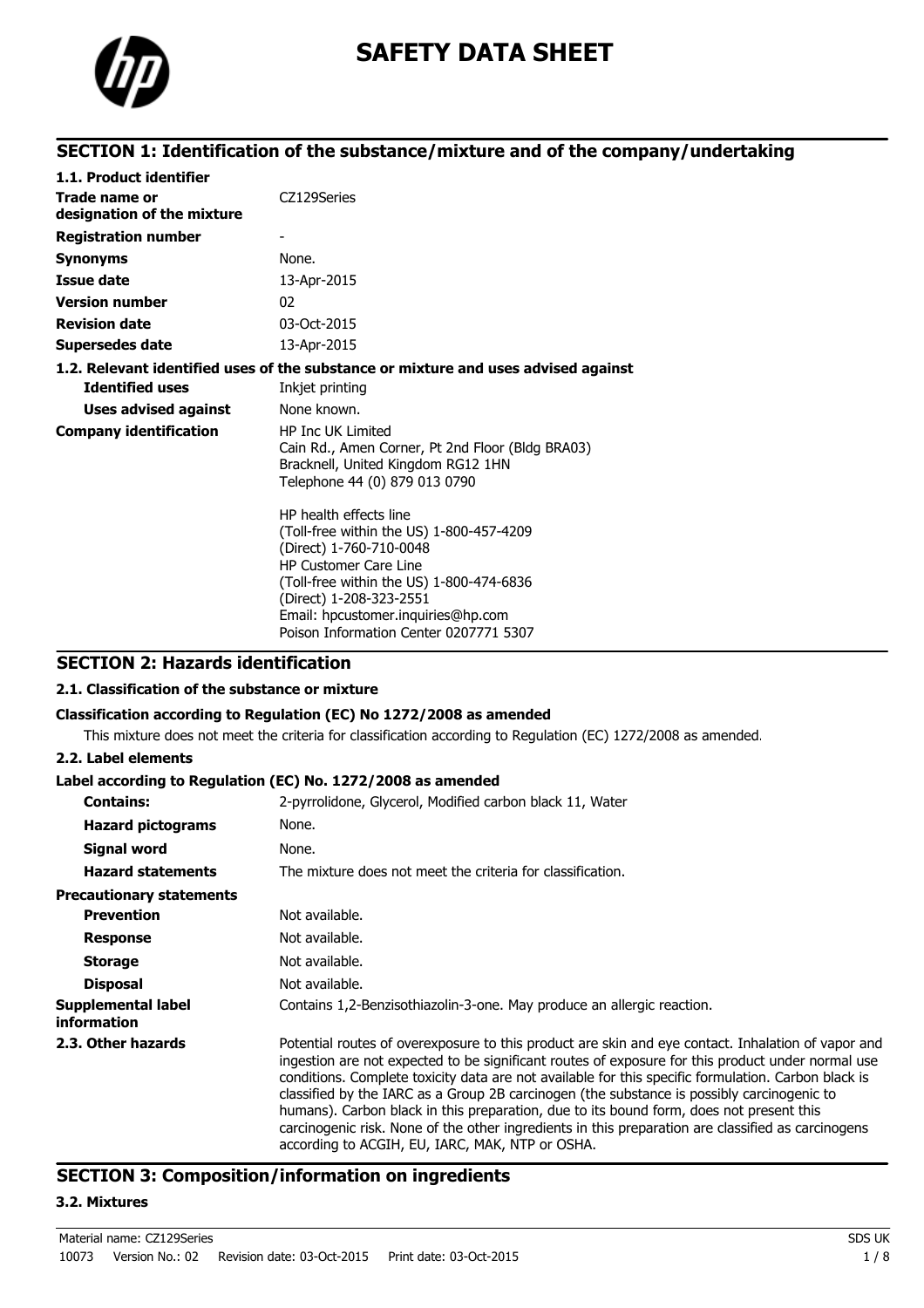| $\frac{0}{0}$<br>70-80                        | CAS-No. / EC<br>No.<br>7732-18-5        | <b>REACH Registration No.</b> | Index No.                                                                                                                                                                                    | <b>Notes</b>                                                                                                                                                                                                                                                                                      |
|-----------------------------------------------|-----------------------------------------|-------------------------------|----------------------------------------------------------------------------------------------------------------------------------------------------------------------------------------------|---------------------------------------------------------------------------------------------------------------------------------------------------------------------------------------------------------------------------------------------------------------------------------------------------|
|                                               |                                         |                               |                                                                                                                                                                                              |                                                                                                                                                                                                                                                                                                   |
|                                               | 231-791-2                               |                               |                                                                                                                                                                                              |                                                                                                                                                                                                                                                                                                   |
|                                               |                                         |                               |                                                                                                                                                                                              |                                                                                                                                                                                                                                                                                                   |
| < 15                                          | 616-45-5<br>210-483-1                   | 01-2119475471-37-XXXX         |                                                                                                                                                                                              |                                                                                                                                                                                                                                                                                                   |
| Eye Irrit. 2;H319                             |                                         |                               |                                                                                                                                                                                              |                                                                                                                                                                                                                                                                                                   |
| $<$ 5                                         | Proprietary                             |                               |                                                                                                                                                                                              |                                                                                                                                                                                                                                                                                                   |
|                                               |                                         |                               |                                                                                                                                                                                              |                                                                                                                                                                                                                                                                                                   |
| 2.5                                           | $56 - 81 - 5$<br>200-289-5              |                               |                                                                                                                                                                                              |                                                                                                                                                                                                                                                                                                   |
| Eye Irrit. 2; H319                            |                                         |                               |                                                                                                                                                                                              |                                                                                                                                                                                                                                                                                                   |
|                                               |                                         |                               |                                                                                                                                                                                              |                                                                                                                                                                                                                                                                                                   |
| <b>SECTION 4: First aid measures</b>          |                                         |                               |                                                                                                                                                                                              |                                                                                                                                                                                                                                                                                                   |
| Not available.                                |                                         |                               |                                                                                                                                                                                              |                                                                                                                                                                                                                                                                                                   |
| 4.1. Description of first aid measures        |                                         |                               |                                                                                                                                                                                              |                                                                                                                                                                                                                                                                                                   |
|                                               |                                         |                               |                                                                                                                                                                                              |                                                                                                                                                                                                                                                                                                   |
| attention.                                    |                                         |                               |                                                                                                                                                                                              |                                                                                                                                                                                                                                                                                                   |
|                                               |                                         |                               |                                                                                                                                                                                              |                                                                                                                                                                                                                                                                                                   |
|                                               |                                         |                               |                                                                                                                                                                                              |                                                                                                                                                                                                                                                                                                   |
| Not available.<br>symptoms and effects, both  |                                         |                               |                                                                                                                                                                                              |                                                                                                                                                                                                                                                                                                   |
| Not available.<br>immediate medical attention |                                         |                               |                                                                                                                                                                                              |                                                                                                                                                                                                                                                                                                   |
|                                               | <b>SECTION 5: Firefighting measures</b> |                               | This ink supply contains an aqueous ink formulation.<br>Move to fresh air. If symptoms persist, get medical attention.<br>If ingestion of a large amount does occur, seek medical attention. | Wash affected areas thoroughly with mild soap and water. If irritation persists get medical<br>Do not rub eyes. Immediately flush with large amounts of clean, warm water (low pressure) for at<br>least 15 minutes or until particles are removed. If irritation persists get medical attention. |

| General fire hazards                                                                       | Not available.                    |
|--------------------------------------------------------------------------------------------|-----------------------------------|
| 5.1. Extinguishing media<br>Suitable extinguishing<br>media                                | CO2, water, dry chemical, or foam |
| Unsuitable extinguishing<br>media                                                          | None known.                       |
| 5.2. Special hazards arising<br>from the substance or<br>mixture                           | Not available.                    |
| 5.3. Advice for firefighters<br><b>Special protective</b><br>equipment for<br>firefighters | Not available.                    |
| Special fire fighting<br>procedures                                                        | Not available.                    |
| <b>Specific methods</b>                                                                    | None established.                 |
|                                                                                            |                                   |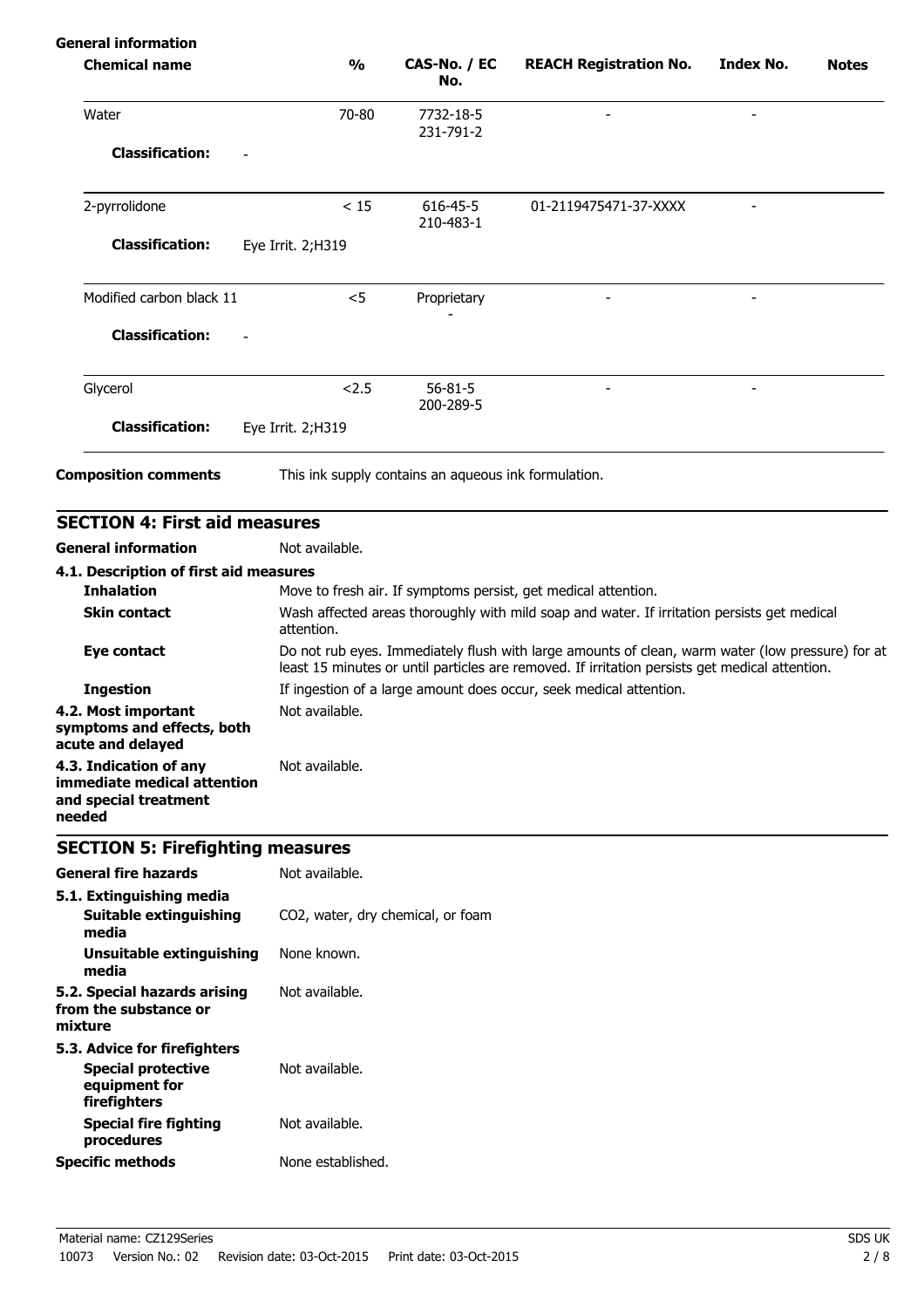# **SECTION 6: Accidental release measures**

|                                                              | 6.1. Personal precautions, protective equipment and emergency procedures                                                                                                     |  |  |
|--------------------------------------------------------------|------------------------------------------------------------------------------------------------------------------------------------------------------------------------------|--|--|
| For non-emergency<br>personnel                               | Wear appropriate personal protective equipment.                                                                                                                              |  |  |
| For emergency<br>responders                                  | Not available.                                                                                                                                                               |  |  |
| 6.2. Environmental<br>precautions                            | Do not let product enter drains. Do not flush into surface water or sanitary sewer system.                                                                                   |  |  |
| 6.3. Methods and material for<br>containment and cleaning up | Dike the spilled material, where this is possible. Absorb with inert absorbent such as dry clay, sand<br>or diatomaceous earth, commercial sorbents, or recover using pumps. |  |  |
| 6.4. Reference to other<br>sections                          | Not available.                                                                                                                                                               |  |  |
| <b>SECTION 7: Handling and storage</b>                       |                                                                                                                                                                              |  |  |
| 7.1. Precautions for safe<br>handling                        | Avoid contact with skin, eyes and clothing.                                                                                                                                  |  |  |

Keep out of the reach of children. Keep away from excessive heat or cold.

**incompatibilities 7.3. Specific end use(s)** Not available.

## **SECTION 8: Exposure controls/personal protection**

#### **8.1. Control parameters**

**7.2. Conditions for safe storage, including any**

#### **Occupational exposure limits**

| UK. EH40 Workplace Exposure Limits (WELs)<br><b>Components</b> | <b>Type</b>                                                             | <b>Value</b>                                                | <b>Form</b> |  |  |
|----------------------------------------------------------------|-------------------------------------------------------------------------|-------------------------------------------------------------|-------------|--|--|
| Glycerol (CAS 56-81-5)                                         | <b>TWA</b><br>$10 \text{ mg/m}$<br>Mist.                                |                                                             |             |  |  |
| <b>Biological limit values</b>                                 | No biological exposure limits noted for the ingredient(s).              |                                                             |             |  |  |
| <b>Recommended monitoring</b><br>procedures                    | Not available.                                                          |                                                             |             |  |  |
| <b>Derived no-effect level</b><br>(DNEL)                       | Not available.                                                          |                                                             |             |  |  |
| <b>Predicted no effect</b><br>concentrations (PNECs)           | Not available.                                                          |                                                             |             |  |  |
| <b>Exposure guidelines</b>                                     |                                                                         | Exposure limits have not been established for this product. |             |  |  |
| 8.2. Exposure controls                                         |                                                                         |                                                             |             |  |  |
| <b>Appropriate engineering</b><br>controls                     | Use in a well ventilated area.                                          |                                                             |             |  |  |
|                                                                | Individual protection measures, such as personal protective equipment   |                                                             |             |  |  |
| <b>General information</b>                                     | Use personal protective equipment to minimize exposure to skin and eye. |                                                             |             |  |  |
| Eye/face protection                                            | Not available.                                                          |                                                             |             |  |  |
| <b>Skin protection</b>                                         |                                                                         |                                                             |             |  |  |
| - Hand protection                                              | Not available.                                                          |                                                             |             |  |  |
| - Other                                                        | Not available.                                                          |                                                             |             |  |  |
| <b>Respiratory protection</b>                                  | Not available.                                                          |                                                             |             |  |  |
| <b>Thermal hazards</b>                                         | Not available.                                                          |                                                             |             |  |  |
| <b>Hygiene measures</b>                                        | Handle in accordance with good industrial hygiene and safety practice.  |                                                             |             |  |  |
| <b>Environmental exposure</b><br>controls                      | Not available.                                                          |                                                             |             |  |  |

# **SECTION 9: Physical and chemical properties**

## **9.1. Information on basic physical and chemical properties**

| Not available. |
|----------------|
| Black.         |
| Not available. |
| Not available. |
|                |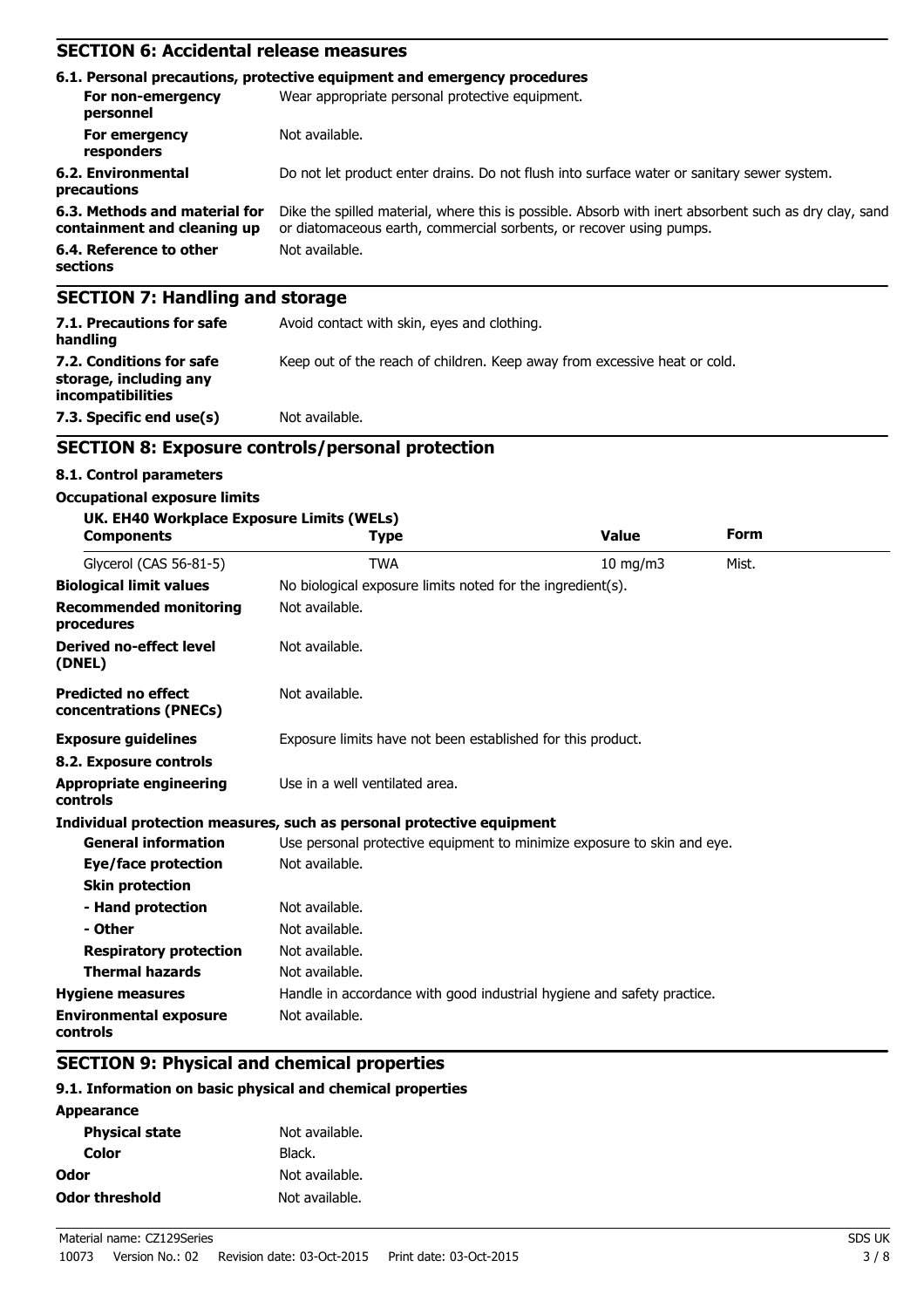| рH                                                | 9.2                                                   |
|---------------------------------------------------|-------------------------------------------------------|
| <b>Melting point/freezing point</b>               | Not available.                                        |
| <b>Initial boiling point and</b><br>boiling range | Not determined                                        |
| <b>Flash point</b>                                | $>$ 200.0 °F ( $>$ 93.3 °C) Pensky-Martens Closed Cup |
| <b>Evaporation rate</b>                           | Not determined                                        |
| Flammability (solid, gas)                         | Not available.                                        |
| Upper/lower flammability or explosive limits      |                                                       |
| Flammability limit - lower Not determined<br>(%)  |                                                       |
| <b>Flammability limit -</b><br>upper $(% )$       | Not available.                                        |
| Vapor pressure                                    | Not determined                                        |
| Solubility(ies)                                   |                                                       |
| <b>Solubility (water)</b>                         | Soluble in water                                      |
| Solubility (other)                                | Not available.                                        |
| <b>Partition coefficient</b><br>(n-octanol/water) | Not available.                                        |
| <b>Auto-ignition temperature</b>                  | Not determined                                        |
| <b>Decomposition temperature</b>                  | Not available.                                        |
| <b>Viscosity</b>                                  | Not available.                                        |
| <b>Explosive properties</b>                       | Not available.                                        |
| <b>Oxidizing properties</b>                       | Not determined                                        |
| 9.2. Other information                            |                                                       |
| <b>Specific gravity</b>                           | $1 - 1.1$                                             |
| VOC (Weight %)                                    | $< 240$ g/l                                           |

# **SECTION 10: Stability and reactivity**

| 10.1. Reactivity                            | Not available.                                                                                                                                                                               |
|---------------------------------------------|----------------------------------------------------------------------------------------------------------------------------------------------------------------------------------------------|
| 10.2. Chemical stability                    | Stable under recommended storage conditions.                                                                                                                                                 |
| 10.3. Possibility of hazardous<br>reactions | Will not occur.                                                                                                                                                                              |
| 10.4. Conditions to avoid                   | Not available.                                                                                                                                                                               |
| 10.5. Incompatible materials                | Incompatible with strong bases and oxidizing agents.                                                                                                                                         |
| 10.6. Hazardous<br>decomposition products   | Upon decomposition, this product may yield gaseous nitrogen oxides, carbon monoxide, carbon<br>dioxide and/or low molecular weight hydrocarbons. hydrogen fluoride, fluorinated hydrocarbons |

# **SECTION 11: Toxicological information**

**General information** Not available. **11.1. Information on toxicological effects**

| <b>Acute toxicity</b><br><b>Skin corrosion/irritation</b><br>Serious eye damage/eye | Based on available data, the classification criteria are not met.<br>Based on available data, the classification criteria are not met.<br>Based on available data, the classification criteria are not met.                                                                                                                                                                                                                                       |
|-------------------------------------------------------------------------------------|---------------------------------------------------------------------------------------------------------------------------------------------------------------------------------------------------------------------------------------------------------------------------------------------------------------------------------------------------------------------------------------------------------------------------------------------------|
| <i>irritation</i><br><b>Respiratory sensitization</b>                               | Based on available data, the classification criteria are not met.                                                                                                                                                                                                                                                                                                                                                                                 |
| <b>Skin sensitization</b>                                                           | Based on available data, the classification criteria are not met.                                                                                                                                                                                                                                                                                                                                                                                 |
| <b>Germ cell mutagenicity</b>                                                       | Based on available data, the classification criteria are not met.                                                                                                                                                                                                                                                                                                                                                                                 |
| Carcinogenicity                                                                     | Based on available data, the classification criteria are not met.                                                                                                                                                                                                                                                                                                                                                                                 |
|                                                                                     | Carbon black is classified as a carcinogen by the IARC (possibly carcinogenic to humans, Group<br>2B) and by the State of California under Proposition 65. In their evaluations of carbon black, both<br>organizations indicate that exposure to carbon black, per se, does not occur when it remains<br>bound within a product matrix, specifically, rubber, ink, or paint. Carbon black is present only in a<br>bound form in this preparation. |
| <b>Reproductive toxicity</b>                                                        | Based on available data, the classification criteria are not met.                                                                                                                                                                                                                                                                                                                                                                                 |
| Specific target organ toxicity<br>- single exposure                                 | Based on available data, the classification criteria are not met.                                                                                                                                                                                                                                                                                                                                                                                 |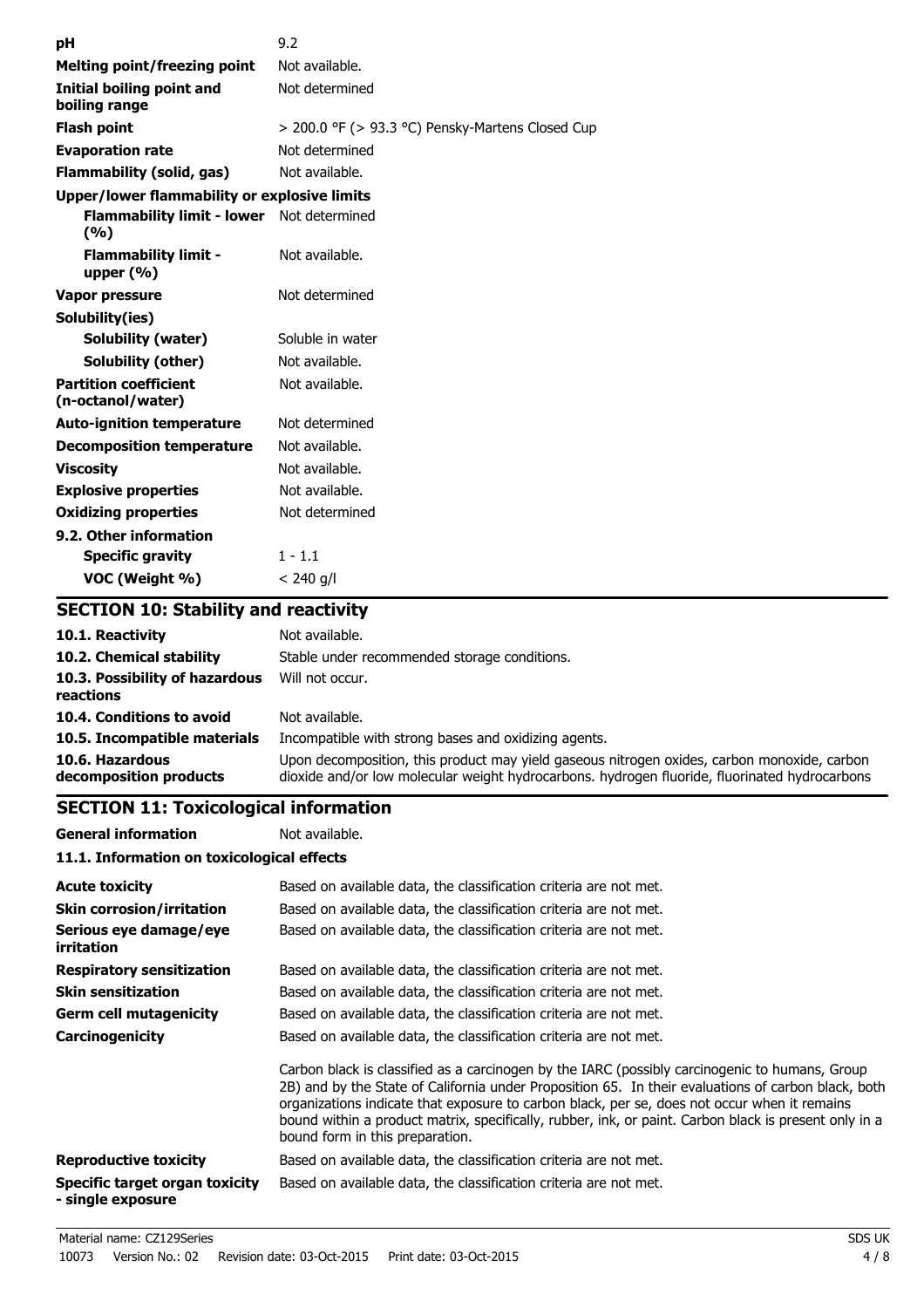| <b>Specific target organ toxicity</b><br>- repeated exposure                           | Based on available data, the classification criteria are not met. |                                                                                                                                                                 |                              |
|----------------------------------------------------------------------------------------|-------------------------------------------------------------------|-----------------------------------------------------------------------------------------------------------------------------------------------------------------|------------------------------|
| <b>Aspiration hazard</b>                                                               | Based on available data, the classification criteria are not met. |                                                                                                                                                                 |                              |
| <b>Components</b>                                                                      | <b>Species</b>                                                    |                                                                                                                                                                 | <b>Test Results</b>          |
| 2-pyrrolidone (CAS 616-45-5)                                                           |                                                                   |                                                                                                                                                                 |                              |
| <b>Acute</b>                                                                           |                                                                   |                                                                                                                                                                 |                              |
| <b>Oral</b>                                                                            |                                                                   |                                                                                                                                                                 |                              |
| LD50                                                                                   | Guinea pig                                                        |                                                                                                                                                                 | 6500 mg/kg                   |
|                                                                                        | Rat                                                               |                                                                                                                                                                 | 6500 mg/kg                   |
| Mixture versus substance<br>information                                                | Not available.                                                    |                                                                                                                                                                 |                              |
| <b>Other information</b>                                                               |                                                                   | Complete toxicity data are not available for this specific formulation<br>Refer to Section 2 for potential health effects and Section 4 for first aid measures. |                              |
| <b>SECTION 12: Ecological information</b>                                              |                                                                   |                                                                                                                                                                 |                              |
| <b>Aquatic toxicity</b>                                                                |                                                                   | Not expected to be harmful to aquatic organisms.                                                                                                                |                              |
| 12.1. Toxicity                                                                         |                                                                   |                                                                                                                                                                 |                              |
| <b>Product</b>                                                                         |                                                                   | <b>Species</b>                                                                                                                                                  | <b>Test Results</b>          |
| CZ129Series (CAS Mixture)                                                              |                                                                   |                                                                                                                                                                 |                              |
| <b>Aquatic</b>                                                                         |                                                                   |                                                                                                                                                                 |                              |
| Acute                                                                                  |                                                                   |                                                                                                                                                                 |                              |
| Fish                                                                                   | <b>LC50</b>                                                       | Fathead minnow (Pimephales promelas) > 750 mg/l, 96 hours                                                                                                       |                              |
| <b>Components</b>                                                                      |                                                                   | <b>Species</b>                                                                                                                                                  | <b>Test Results</b>          |
| 2-pyrrolidone (CAS 616-45-5)                                                           |                                                                   |                                                                                                                                                                 |                              |
| <b>Aquatic</b>                                                                         |                                                                   |                                                                                                                                                                 |                              |
| Crustacea                                                                              | <b>EC50</b>                                                       | Water flea (Daphnia pulex)                                                                                                                                      | 13.21 mg/l, 48 hours         |
| Glycerol (CAS 56-81-5)                                                                 |                                                                   |                                                                                                                                                                 |                              |
| <b>Aquatic</b>                                                                         |                                                                   |                                                                                                                                                                 |                              |
| Fish                                                                                   | LC50                                                              | Rainbow trout, donaldson trout<br>(Oncorhynchus mykiss)                                                                                                         | 51000 - 57000 mg/l, 96 hours |
| 12.2. Persistence and<br>degradability                                                 | Not available.                                                    |                                                                                                                                                                 |                              |
| 12.3. Bioaccumulative<br>potential                                                     | Not available.                                                    |                                                                                                                                                                 |                              |
| <b>Partition coefficient</b><br>n-octanol/water (log Kow)<br>2-pyrrolidone<br>Glycerol |                                                                   | $-0.85$<br>$-1.76$                                                                                                                                              |                              |
| <b>Bioconcentration factor (BCF)</b>                                                   | Not available.                                                    |                                                                                                                                                                 |                              |
| 12.4. Mobility in soil                                                                 | Not available.                                                    |                                                                                                                                                                 |                              |
| 12.5. Results of PBT<br>and vPvB                                                       |                                                                   | Not a PBT or vPvB substance or mixture.                                                                                                                         |                              |
| assessment<br>12.6. Other adverse effects                                              | Not available.                                                    |                                                                                                                                                                 |                              |
|                                                                                        |                                                                   |                                                                                                                                                                 |                              |
| <b>SECTION 13: Disposal considerations</b><br>13.1. Waste treatment methods            |                                                                   |                                                                                                                                                                 |                              |

| Residual waste                         | Not available.                                                                                                                                                                                                                                                                   |
|----------------------------------------|----------------------------------------------------------------------------------------------------------------------------------------------------------------------------------------------------------------------------------------------------------------------------------|
| <b>Contaminated packaging</b>          | Not available.                                                                                                                                                                                                                                                                   |
| EU waste code                          | Not available.                                                                                                                                                                                                                                                                   |
| <b>Disposal</b><br>methods/information | Do not allow this material to drain into sewers/water supplies.<br>Dispose of waste material according to Local, State, Federal, and Provincial Environmental<br>Regulations.                                                                                                    |
|                                        | HP's Planet Partners (trademark) supplies recycling program enables simple, convenient recycling of<br>HP original inkjet and LaserJet supplies. For more information and to determine if this service is<br>available in your location, please visit http://www.hp.com/recycle. |
|                                        |                                                                                                                                                                                                                                                                                  |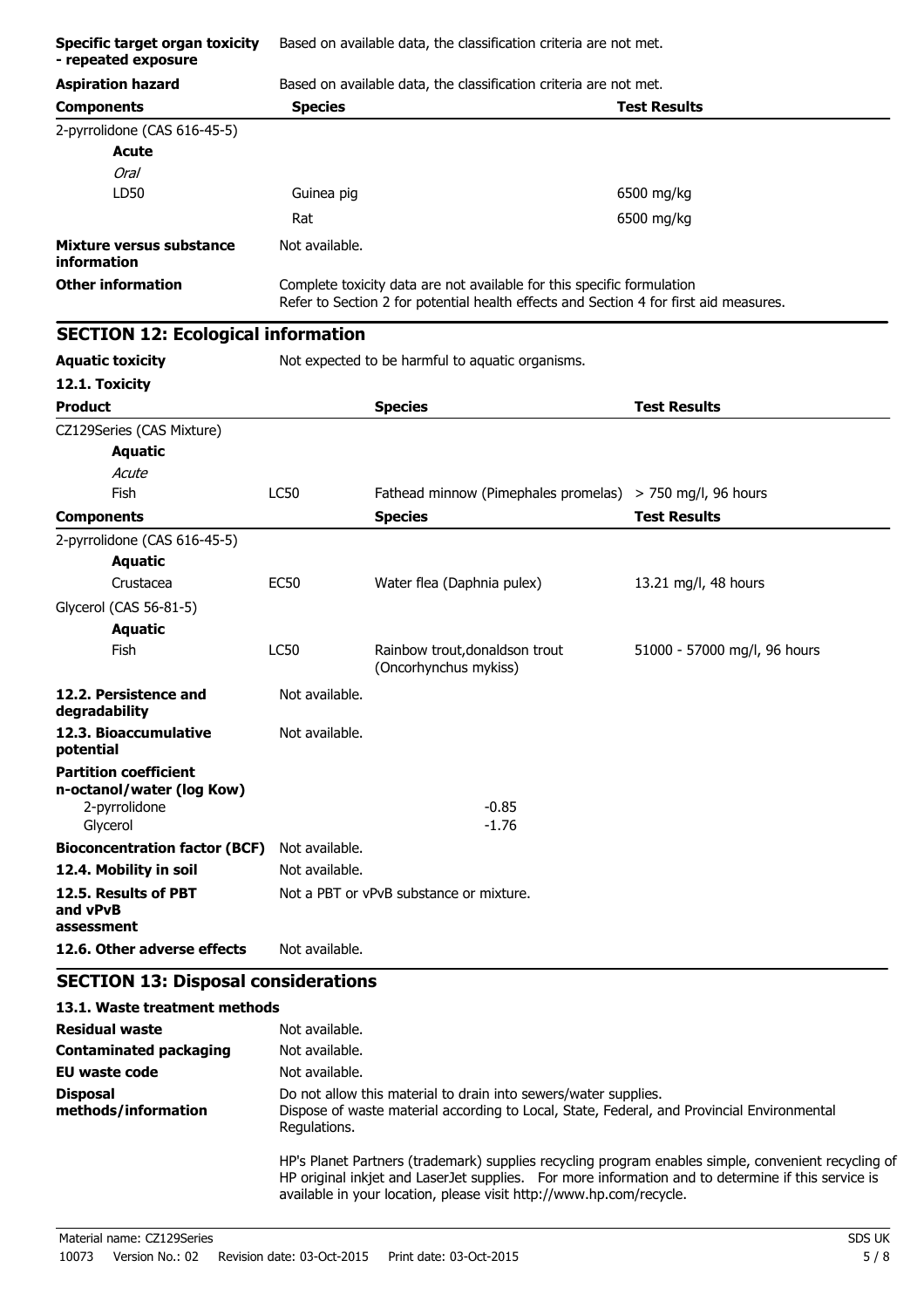# **SECTION 14: Transport information**

#### **DOT**

Not regulated as dangerous goods.

#### **IATA**

Not regulated as dangerous goods.

# **IMDG**

Not regulated as dangerous goods.

#### **ADR**

Not regulated as dangerous goods.

#### **Further information** Not a dangerous good under DOT, IATA, ADR, IMDG, or RID.

# **SECTION 15: Regulatory information**

#### **15.1. Safety, health and environmental regulations/legislation specific for the substance or mixture**

#### **EU regulations**

**Regulation (EC) No. 1005/2009 on substances that deplete the ozone layer, Annex I** Not listed.

**Regulation (EC) No. 1005/2009 on substances that deplete the ozone layer, Annex II** Not listed.

**Regulation (EC) No. 850/2004 On persistent organic pollutants, Annex I as amended** Not listed.

**Regulation (EC) No. 689/2008 concerning the export and import of dangerous chemicals, Annex I, part 1 as amended**

#### Not listed.

**Regulation (EC) No. 689/2008 concerning the export and import of dangerous chemicals, Annex I, part 2 as amended**

#### Not listed.

**Regulation (EC) No. 689/2008 concerning the export and import of dangerous chemicals, Annex I, part 3 as amended**

#### Not listed.

**Regulation (EC) No. 689/2008 concerning the export and import of dangerous chemicals, Annex V as amended** Not listed.

**Regulation (EC) No. 166/2006 Annex II Pollutant Release and Transfer Registry**

Not listed.

**Regulation (EC) No. 1907/2006, REACH Article 59(1) Candidate List as currently published by ECHA** Not listed.

#### **Authorizations**

**Regulation (EC) No. 143/2011 Annex XIV Substances Subject to Authorization**

Not listed.

#### **Restrictions on use**

**Regulation (EC) No. 1907/2006, REACH Annex XVII Substances subject to restriction on marketing and use as amended**

Not listed.

**Directive 2004/37/EC: on the protection of workers from the risks related to exposure to carcinogens and mutagens at work**

#### Not regulated.

**Directive 92/85/EEC: on the safety and health of pregnant workers and workers who have recently given birth or are breastfeeding**

Not regulated.

#### **Other EU regulations**

**Directive 96/82/EC (Seveso II) on the control of major-accident hazards involving dangerous substances** Not regulated.

**Directive 98/24/EC on the protection of the health and safety of workers from the risks related to chemical agents at work**

#### Not regulated.

**Directive 94/33/EC on the protection of young people at work**

Not regulated.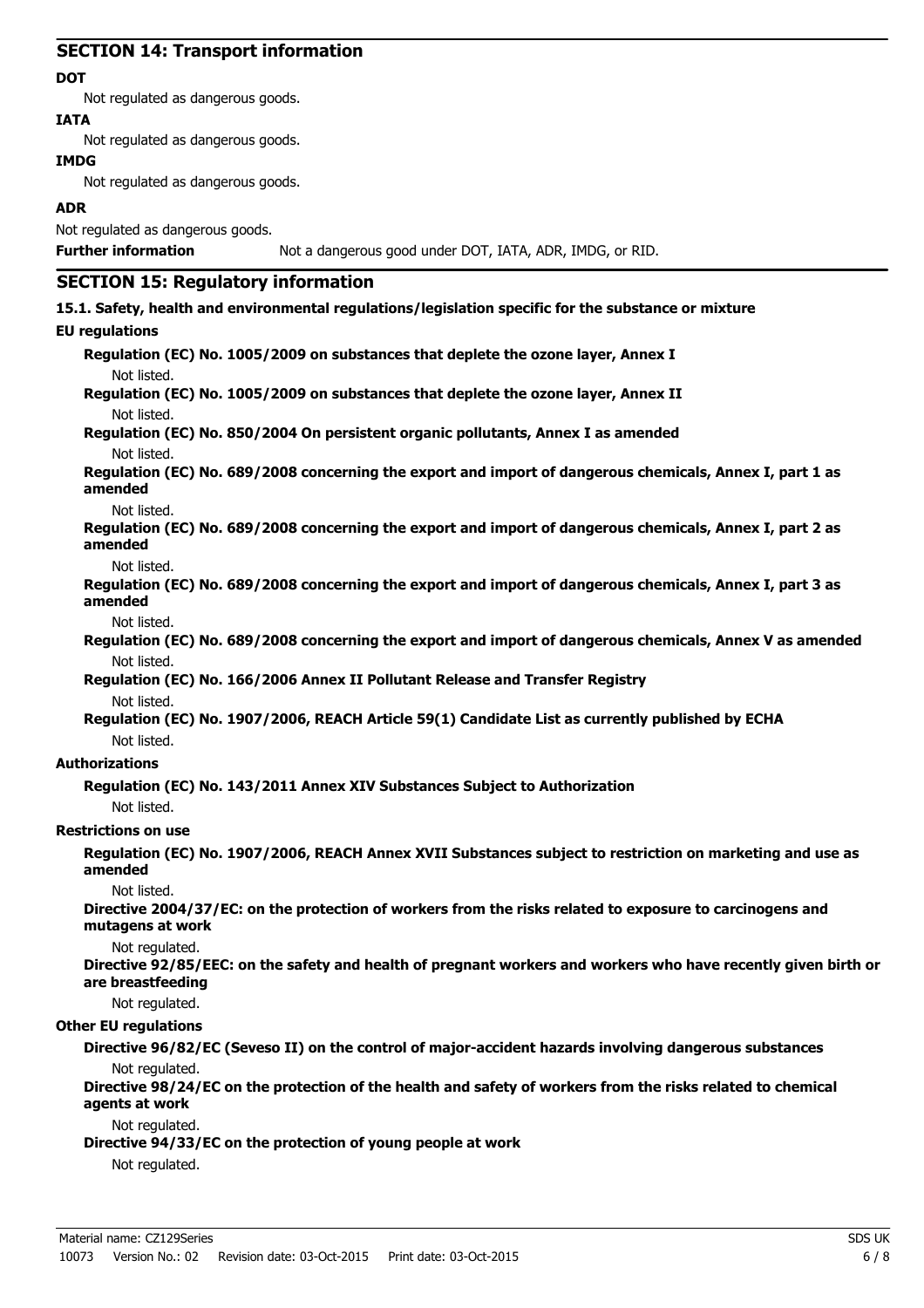| <b>Other regulations</b>            | All chemical substances in this HP product have been notified or are exempt from notification under<br>chemical substances notification laws in the following countries: US (TSCA), EU (EINECS/ELINCS),<br>Switzerland, Canada (DSL/NDSL), Australia, Japan, Philippines, South Korea, New Zealand, and<br>China.                                                                                                                                                                                                                                                                                                                                                                                                                                                                                                                                                                                                     |
|-------------------------------------|-----------------------------------------------------------------------------------------------------------------------------------------------------------------------------------------------------------------------------------------------------------------------------------------------------------------------------------------------------------------------------------------------------------------------------------------------------------------------------------------------------------------------------------------------------------------------------------------------------------------------------------------------------------------------------------------------------------------------------------------------------------------------------------------------------------------------------------------------------------------------------------------------------------------------|
| <b>Other information</b>            | This Safety Data Sheet complies with the requirements of Requlation (EC) No 1907/2006.                                                                                                                                                                                                                                                                                                                                                                                                                                                                                                                                                                                                                                                                                                                                                                                                                                |
|                                     | Specific Provisions: Regulation (EC) No 1907/2006 of the European Parliament and of the Council<br>concerning the Registration, Evaluation, Authorisation and Restriction of Chemicals (REACH),<br>establishing a European Chemicals Agency, amending Directive 1999/45/EC and repealing Council<br>Regulation (EEC) No 793/93 and Commission Regulation (EC) No 1488/94 as well as Council<br>Directive 76/769/EEC and Commission Directives 91/155/EEC, 93/67/EEC, 93/105/EC and<br>2000/21/EC (in the amended version OJ L 396 from 29.05.2007 page 3 with further rectifications<br>and amendments).<br>Exposure Limits (See Section 8): Executive regulation of Minister of Labour and Social Policy dated<br>Nov. 29, 2002 concerning the highest exposure limits and volume of factors harmful for health and<br>environment at work (Official Journal of Laws no 217/2002 item 1833 with further amendments). |
| <b>National regulations</b>         | Not available.                                                                                                                                                                                                                                                                                                                                                                                                                                                                                                                                                                                                                                                                                                                                                                                                                                                                                                        |
| 15.2. Chemical safety<br>assessment | Not available.                                                                                                                                                                                                                                                                                                                                                                                                                                                                                                                                                                                                                                                                                                                                                                                                                                                                                                        |

# **SECTION 16: Other information**

| <b>References</b>                                                               | Not available.                                                                                                                                                                                                                                                                                                                                                                                                                                                                                                       |
|---------------------------------------------------------------------------------|----------------------------------------------------------------------------------------------------------------------------------------------------------------------------------------------------------------------------------------------------------------------------------------------------------------------------------------------------------------------------------------------------------------------------------------------------------------------------------------------------------------------|
| Information on evaluation<br>method leading to the<br>classification of mixture | Not available.                                                                                                                                                                                                                                                                                                                                                                                                                                                                                                       |
| Issue date                                                                      | 13-Apr-2015                                                                                                                                                                                                                                                                                                                                                                                                                                                                                                          |
| <b>Revision information</b>                                                     | None.                                                                                                                                                                                                                                                                                                                                                                                                                                                                                                                |
| <b>Training information</b>                                                     | Not available.                                                                                                                                                                                                                                                                                                                                                                                                                                                                                                       |
| <b>Disclaimer</b>                                                               | This Safety Data Sheet document is provided without charge to customers of HP. Data is the most<br>current known to HP at the time of preparation of this document and is believed to be accurate. It<br>should not be construed as quaranteeing specific properties of the products as described or<br>suitability for a particular application. This document was prepared to the requirements of the<br>jurisdiction specified in Section 1 above and may not meet regulatory requirements in other<br>countries. |
| <b>Manufacturer information</b>                                                 | HP<br>1501 Page Mill Road<br>Palo Alto, CA 94304-1112 US<br>Direct 1-650-857-5020                                                                                                                                                                                                                                                                                                                                                                                                                                    |